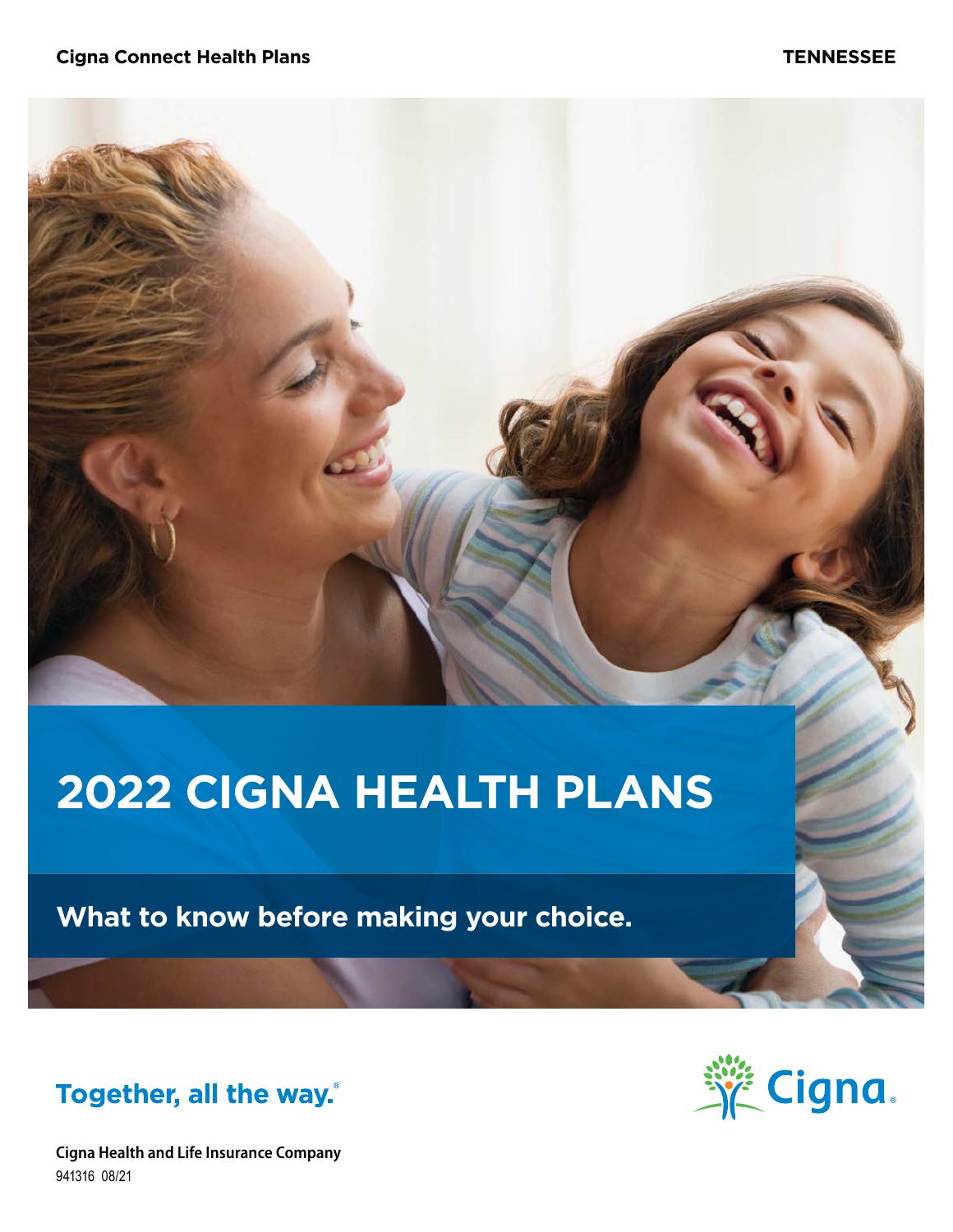# It's not just about when you're sick.

Health is a lifelong journey, and enrolling in a health plan plays an important part. That's why at Cigna, we give you the tools and support you need to make the best choice for your health and your budget. Use this brochure as a guide, or call **855.938.1022** for help with important plan considerations.

### Every Cigna individual and family health plan includes:

#### **The care and service you need.**

**\$0**

**\$0**

preventive care1

virtual care2

### **No referrals**

to see a specialist, but your Primary Care Provider (PCP) can help you locate an in-network specialist

# **24/7/365**

access to a doctor, nurse or customer service representative by phone or at **[myCigna.com](http://myCigna.com)**

### **Cigna One Guide®**

which gives you personalized support and help with answers to all your plan questions

### **Price Transparency Tools**

help you estimate costs ahead of time and avoid surprise bills

### **Coverage for these 10 essential health benefits.**

- Ambulatory patient services (outpatient services)
- Emergency services
- Hospitalization
- Maternity and newborn care
- Mental health and substance use disorder services, including behavioral health treatment
- Prescription drugs
- Rehabilitative and habilitative services (those that help patients acquire, maintain or improve skills necessary for daily functioning) and devices
- Laboratory services
- Preventive and wellness services and chronic disease management
- Pediatric services, including oral and vision care $3$

3. Pediatric dental is not available in all states. Some states have stand-alone dental plans with pediatric services. Additionally, some states have a bundled pediatric dental option for off-exchange consumers.

<sup>1.</sup> Plans may vary. Includes eligible in-network preventive care services. Some preventive care services may not be covered, including most immunizations for travel. Reference plan documents for a list of covered and non-covered preventive care services.

<sup>2.</sup> Cigna provides access to dedicated virtual care through a national telehealth provider, MDLIVE located on myCigna, as part of your health plan. Providers are solely responsible for any treatment provided to their patients. Video chat may not be available in all areas or with all providers. This service is separate from your health plan's network and may not be available in all areas. **\$0 virtual care benefit for minor acute medical care not available for all plans. HSA plans and non-minor acute medical care may apply a copay, coinsurance or deductible. Virtual care does not guarantee that a prescription will be written.** Refer to plan documents for complete description of virtual care services and costs, including other telehealth/telemedicine benefits. For IL customers, a primary care provider referral may be required for specialist virtual visits.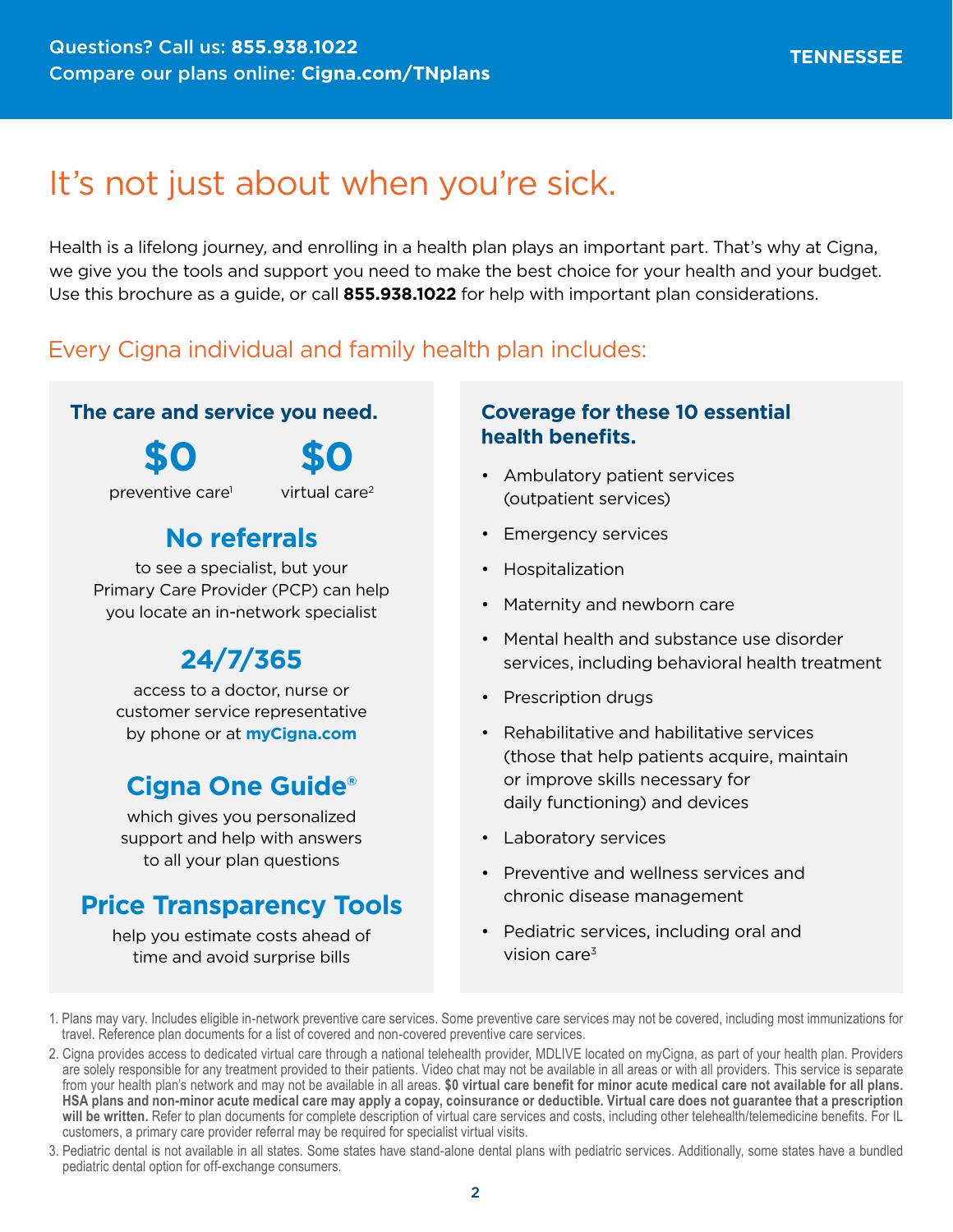#### **Rewards for healthy actions.**

#### **Cigna Take Control Rewards℠**

Earn up to \$275 in reward points for completing simple, educational online activities. You can then redeem your points for rewards or a debit card to help make health care costs more affordable.<sup>4</sup>

#### **Cigna Healthy Rewards®**

Enjoy discounts on a wide variety of health and wellness products, programs and services including:5



Vision care, LASIK surgery, hearing aids

Yoga products and virtual workouts

#### **Specialty plans**

Specialty plans include the same coverage as Cigna Connect health plans, plus additional benefits that make it easier and more affordable to manage specific conditions.

- **Enhanced Asthma COPD Care Plan –** Pay \$20 or less for a 30-day supply of covered, eligible asthma or COPD medication plus \$0 for pulmonary rehabilitation services, certain pulmonary function tests and supplemental oxygen.
- **Enhanced Diabetes Care Plans –** Pay \$0 out of pocket for a 30-day supply of covered, eligible insulin and diabetes medications, plus nutritional counseling, certain lab work, exams and diabetic supplies.



- 4. The Cigna Take Control Rewards<sup>SM</sup> Program is available in all states to all primary subscribers that are active Cigna medical Individual and Family Plan policy holders and who are 18 years of age or older. All rewards may be considered taxable income. Contact your personal tax advisor for details. Program participation along with redeeming rewards is dependent on qualifying premiums being current and fully paid.
- 5. **Healthy Rewards programs are NOT insurance**. Rather, these programs give a discount on the cost of certain goods and services. The customer must pay the entire discounted cost. Some Healthy Rewards programs are not available in all states, and programs may be discontinued at any time. Participating providers are solely responsible for their goods and services.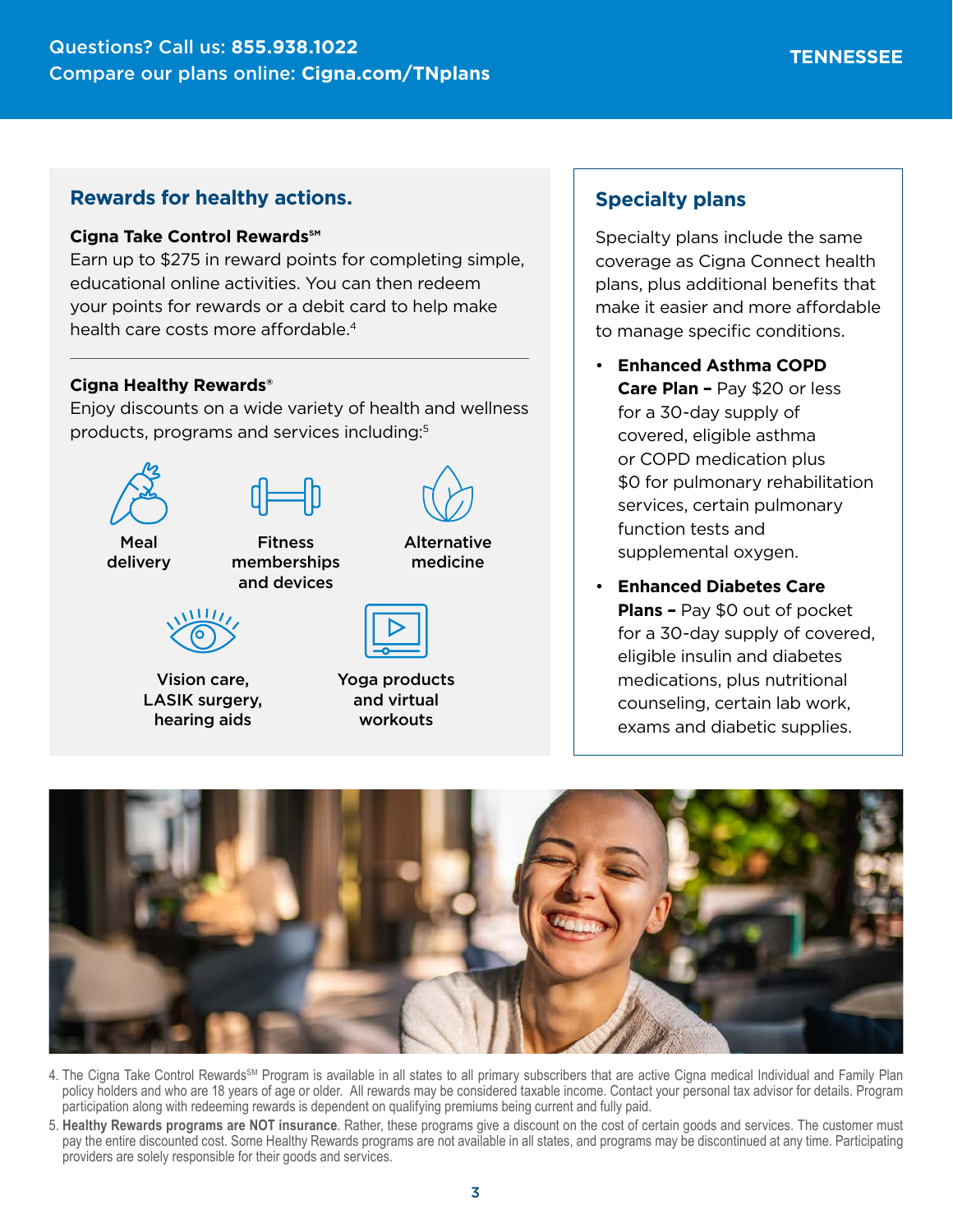

# Three things to think about before making your choice.

### 1. Cost

Choose a plan that meets your budget. Each plan has a variety of costs. These include:

- **Premium.** This is the payment you make each month to keep your coverage.
- **Deductible.** This is the set amount you pay out of pocket for covered medical services before your insurance starts sharing the cost.
- **Coinsurance.** Once you've met your annual deductible, you pay for a percentage of covered medical services and your health plan pays the rest.
- **Copays.** This is the fixed amount you pay for doctor visits, prescriptions or other medical services.

#### **Plans are available in three metal levels.**

Each is available on the Exchange and pays different amounts of the total cost of an average person's care. The higher the metal level, the more expenses your plan covers. To learn more, go to the "Summary of Benefits" on **[Healthcare.gov](http://Healthcare.gov)**.



Average amount you pay

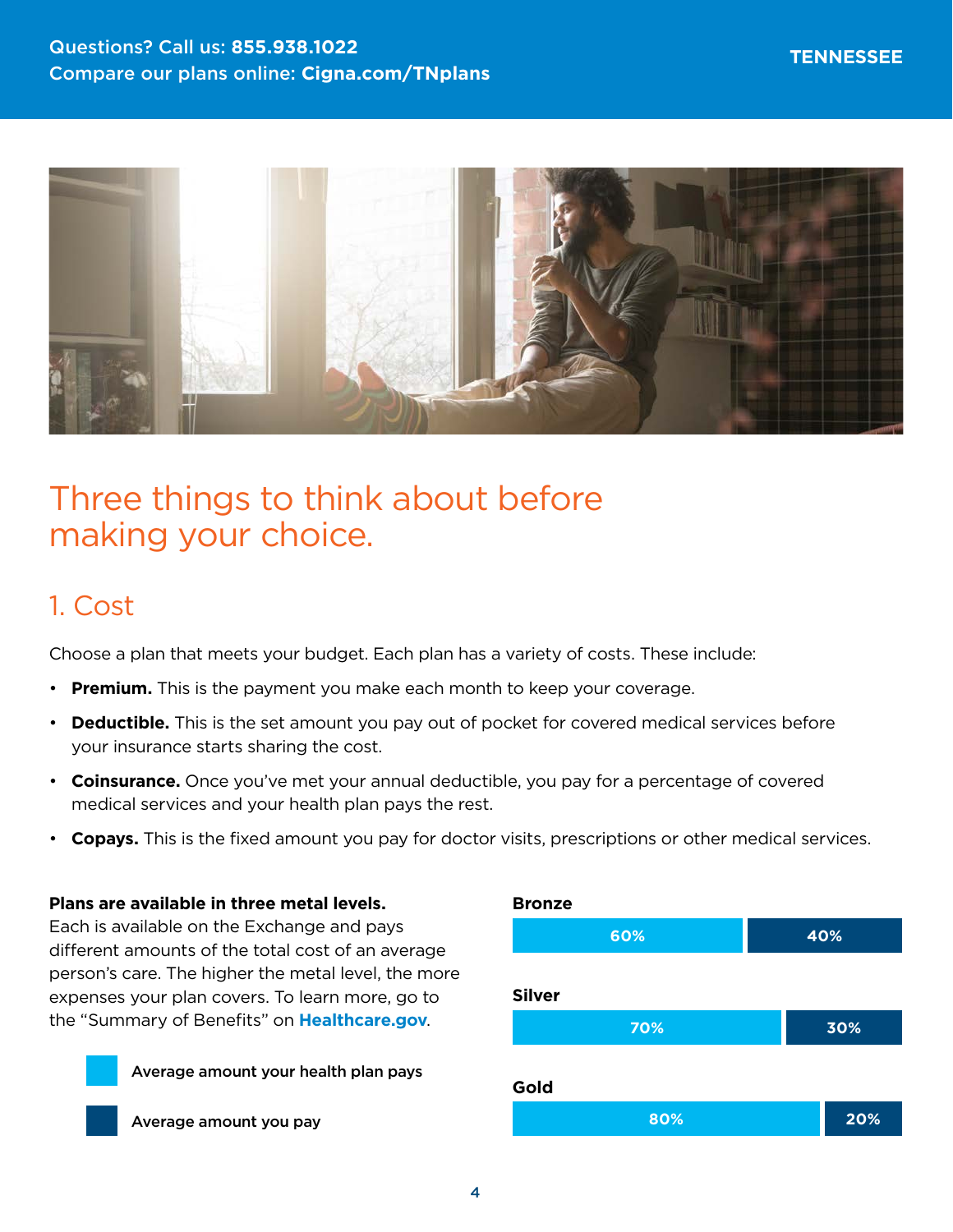

## 3. Care and coverage

The Cigna Connect Network is an **Exclusive Provider Organization (EPO)**, which gives you access to local providers selected with cost and quality in mind. To avoid extra expenses, make sure your current doctor is in-network or consider switching to one who is. To find out if your current doctor is in-network, visit **[Cigna.com/ifp-providers](https://www.Cigna.com/ifp-providers)**.

#### **In-network**

means the doctors and facilities meet certain requirements and agree to accept a discounted rate for services under your plan.

#### **Out-of-network**

means the doctor or facility is not contracted with your health plan and can charge you full price for services.

## 2. Financial assistance

Three out of four Cigna customers receive federal financial assistance when buying a plan on the Exchange.<sup>6</sup>

- **Premium tax credits** can reduce your monthly payment when you enroll in a Qualified Health Plan (QHP).<sup>7</sup>
- **American Rescue Plan (ARP)** helps 4 out of 10 new customers enroll in a plan for \$10 or less per month after federal financial assistance.8
- **Cost-sharing reductions** on Silver plans can reduce the amount you pay out of pocket when you get care. Household size and income requirements determine the reduction amount. Cost-sharing reductions may be combined with a premium tax credit.

*Native Americans and Alaska Natives may qualify for tax credits and special cost-sharing reductions if specific requirements are met.*



### **We offer Cigna Connect plans in the following Tennessee counties:**

**Chattanooga:** Bledsoe, Bradley, Franklin, Grundy, Hamilton, Marion, McMinn, Meigs, Polk, Rhea, Sequatchie; **Jackson:** Benton, Carroll, Chester, Crockett, Decatur, Dyer, Gibson, Hardeman, Hardin, Henderson, Henry, Lake, Madison, McNairy, Obion, Weakley; **Knoxville:** Anderson, Blount, Campbell, Claiborne, Cocke, Grainger, Hamblen, Jefferson, Knox, Loudon, Monroe, Morgan, Roane, Scott, Sevier, Union; **Memphis:** Fayette, Haywood, Lauderdale, Shelby, Tipton; **Nashville:**  Cheatham, Davidson, Montgomery, Robertson, Rutherford, Sumner, Trousdale, Williamson, Wilson; **Tri-Cities:** Carter, Greene, Hancock, Hawkins, Johnson, Sullivan, Unicoi, Washington.

6. Based on internal data for 2021.

7. Federal financial assistance can only be applied to the purchase of a QHP, which is an insurance plan that's certified by the Health Insurance Marketplace®, provides essential health benefits, follows established limits on cost-sharing (like deductibles, copayments, and out-of-pocket maximum amounts), and meets other requirements under the Affordable Care Act.

<sup>8.</sup> CMS. "Four in Ten New Consumers Spend \$10 or Less Per Month for HealthCare.Gov Coverage Following Implementation of American Rescue Plan Tax Credits." <https://www.cms.gov/newsroom/press-releases/four-ten-new-consumers-spend-10-or-less-month-healthcaregov-coverage-following-implementation>. June 14, 2021.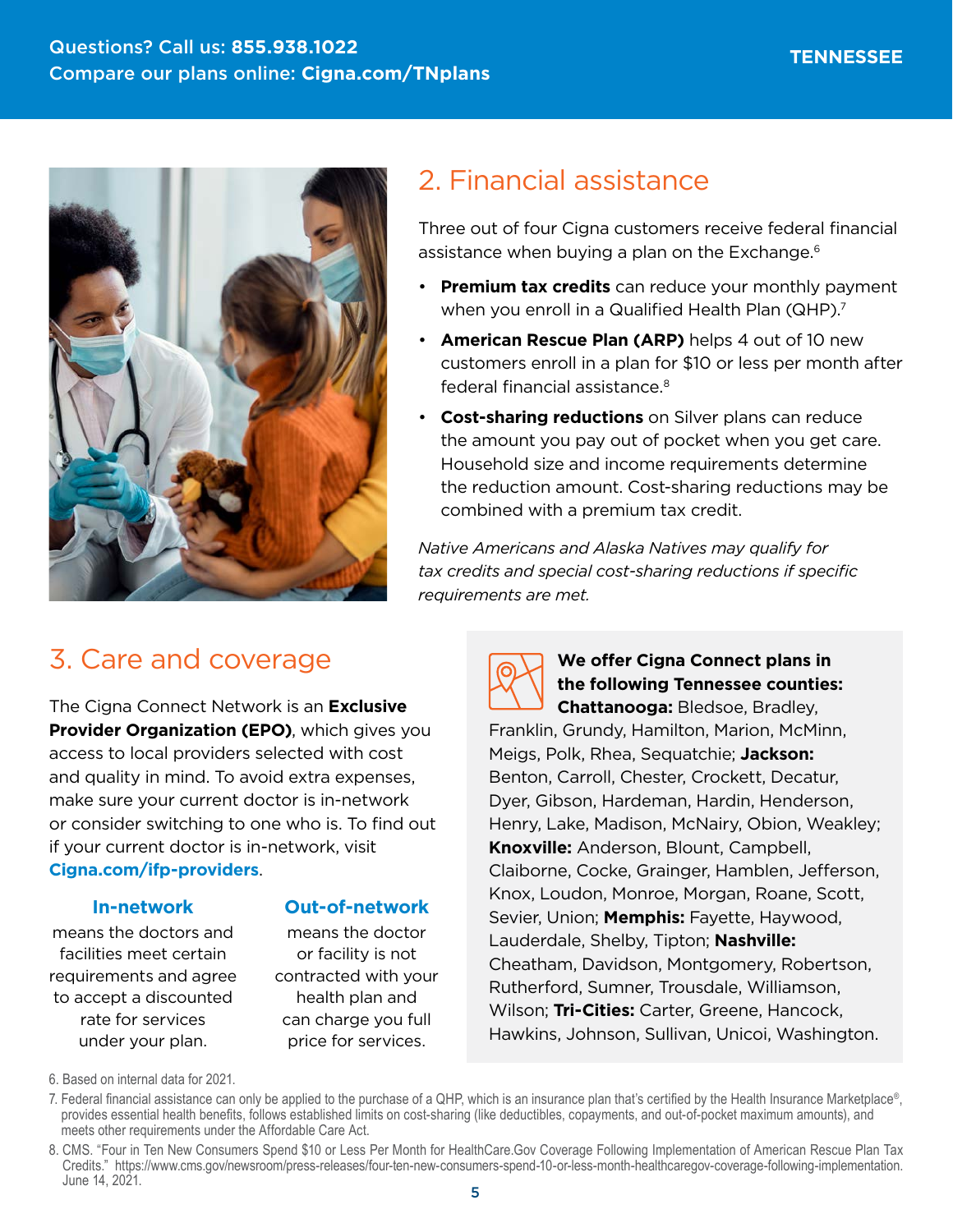

# Frequently asked questions.

#### **Q Does the plan require a Primary Care Provider (PCP)?**

**A** No, Cigna Connect plans do not require a PCP to be a part of your care team, but it is encouraged. Your PCP acts as your team leader, helping keep you healthy and coordinating your care.

#### **Q What if I need urgent care but my PCP can't see me?**

**A** If your PCP is not available, you can still access quality care through another in-network PCP, at an in-network urgent care center, at a convenience care clinic or through virtual care. If you have a life-threatening emergency, go to your nearest emergency room (ER).

#### **Q How do I know if my prescriptions are covered?**

**A** You can find a plan-approved prescription drug list at **[Cigna.com/ifp-drug-list](http://Cigna.com/ifp-drug-list)**.



# Find more answers.

We hope you have a better understanding of your health plan options and consider a Cigna Connect plan for 2022. For more information, visit **[Cigna.com/TNplans](http://Cigna.com/TNplans)** or call **855.938.1022**.